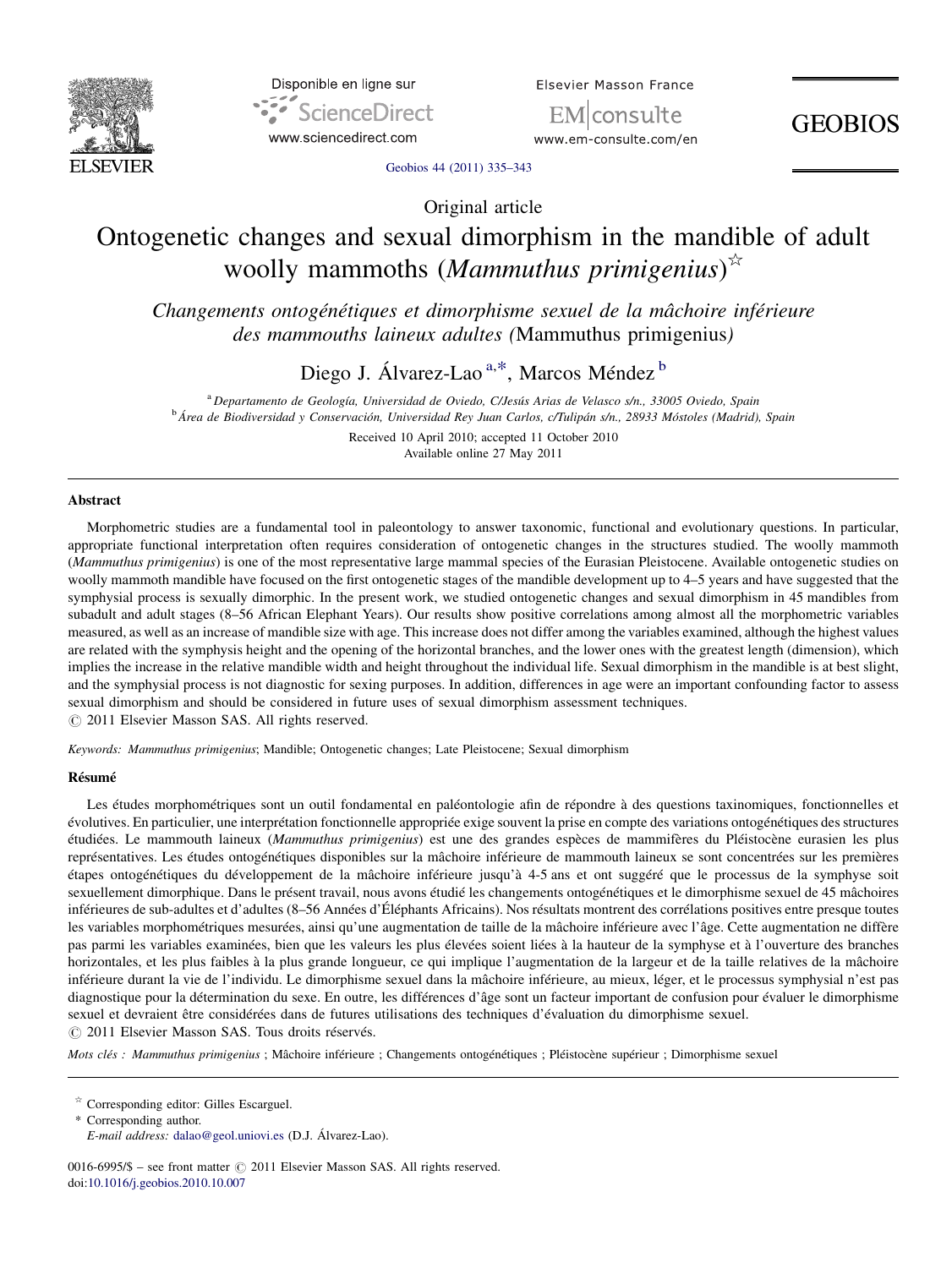## 1. Introduction

Morphometric studies are a fundamental tool in paleontology to answer taxonomic, functional and evolutionary questions ([Oxnard, 1978; Bonnan, 2004; Hunt et al., 2008\)](#page-8-0). In taxonomic studies, morphometry permits handling and interpreting variability of diagnostic elements and to remove the influences of confounding factors such as gender (sexual dimorphism; [Plavcan, 1994](#page-8-0)) and age (ontogenetic change; [Bastir et al.,](#page-8-0) [2007](#page-8-0)) in such variability. In functional or evolutionary studies, sexual dimorphism or ontogenetic change often are the relevant factors, e.g., in inferences of sexual systems [\(Krishtalka et al.,](#page-8-0) [1990](#page-8-0)) or in studies of phenotypic modularity or integration ([Klingenberg, 2008\)](#page-8-0). For example, phenotypic integration often requires the study of the ontogenetic changes in the relationships between morphological traits [\(Klingenberg, 2008\)](#page-8-0).

The woolly mammoth (Mammuthus primigenius), the most representative species of the Holartic Pleistocene glaciations, has been a common subject of morphometric studies from several points of view. Evolutionary studies on molars ([Aguirre, 1968,](#page-8-0) [1969a, 1969b; Maglio, 1972; Lister and Sher, 2001; Lister et al.,](#page-8-0) [2005](#page-8-0)) have revealed an increase in hypsodonty, number of plates and lamellar frequency, and thinning of the enamel throughout the evolution of the mammoth lineage. Adaptive studies in mammoth populations have shown size reduction in insular populations from the northern Siberia island of Wrangel ([Vartayán et al., 1993\)](#page-8-0) and from the Channel Islands in California, USA ([Agenbroad et al., 1999](#page-8-0)). Sexual dimorphism has been found for some skeletal elements, such as the pelvis ([Lister, 1996](#page-8-0)), the skull, mandible and long bones ([Haynes, 1991;](#page-8-0) [Averianov, 1996](#page-8-0)). Ontogenetic changes in the skull, mandible and pots-cranial skeleton have been studied by [Maschenko \(2002\).](#page-8-0)

Ontogenetic studies in fossil organisms are not easy because they require a relatively high amount of well-preserved remains coming from a number of specimens at different developmental stages. In proboscideans, an additional problem is that ontogenetic changes occur almost during the whole life of these organisms, especially in male individuals [\(Haynes, 1991\)](#page-8-0), so a representative sample requires a large number of specimens including all the developmental stages of the species. Although the fossil record of the woolly mammoth is relatively extensive and includes a wide range of death ages, findings of complete skeletons are very exceptional. Therefore, ontogenetic studies have to rely in particular elements. One of such elements is the mandible, for several reasons:

- it is a very robust bone that resists well the taphonomic processes; therefore it is frequently found in relatively complete conditions in fossil assemblages and provides a representative number of individuals to make statistical analyses;
- it allows to estimate the age of death of the specimen, based on tooth development;
- its size and shape change along the life of the specimens.

Early ontogenetic changes in mandibular shape have been studied by [Maschenko \(2002\)](#page-8-0). During the first year of life, the shape of the mandibular body is very shallow. The ascending ramus is very short and the coronoid process is sharply inclined backward; its angle with the mandibular body is greater than  $115^\circ$ . The symphyseal part is much longer than in adult phases. The main changes in the mandible during the first years of life, aside of an increase in size, are a progressive elevation of the ascending ramus, a shortening of the symphyseal part compared to the horizontal ramus, and an increase of the robustness (thickness) of the mandible. These changes are especially quick during the first four years of life. After this stage, the mandible acquires the proportions typical of adult individuals ([Maschenko, 2002](#page-8-0)). According to [Maschenko](#page-8-0) [\(2002\)](#page-8-0), after these first years of life morphological changes in the mandible are less and slower.

Studies such as the one by [Maschenko \(2002\)](#page-8-0) are useful steps forward but have limitations. First, analyses are completely narrative and no statistical analyses are provided. Second, sample size is low. Third, ontogenetic changes later in the life can occur but are not analysed. And fourth, the possibility of sexual dimorphism in the mandible remains unsettled. While [Averianov \(1996\)](#page-8-0) states that the length of the symphysis is sexually dimorphic, other authors (Dick Mol, pers. com., 2005) have raised doubts about the reliability of this trait. Sexing elements of fossil species is easy when discrete, sex-specific traits are available or at least those traits show an obvious bimodal distribution ([Plavcan, 1994](#page-8-0)). Otherwise it can be difficult because usually no sexed individuals are available as a reference [\(Rehg and Leigh, 1999\)](#page-8-0). Here, we assess sexual dimorphism in the woolly mammoth mandible by applying techniques developed by paleoantropologists [\(Plavcan, 1994;](#page-8-0) [Josephson et al., 1996](#page-8-0)) which do not require comparison with sexed individuals.

The main objective of this study is to quantify ontogenetic changes and sexual dimorphism in woolly mammoth mandibles, using a large sample of individuals older than five years. Our specific questions are:

- Does ageing merely entail an increase in size of the mandible in the preadult and adult stages, or does it also involve a change in shape?
- Does the mandible simply increase in size as an integrated structure or can phenotypic modules be recognized in this ontogenetic change?
- Is there sexual dimorphism in the mammoth mandible and is symphysis length a useful indicator of it?

## 2. Material and methods

The woolly mammoth mandible sample studied here comes from the North Sea population, recovered between the British Isles and the European mainland, and stored in the National Natural History Museum (Naturalis) of Leiden and in the Natural History Museum at Rotterdam, both in The Netherlands. All the specimens  $(n = 45)$  were dredged from the locality named ''Brown Bank'' (close to the Dutch coast), whose radiocarbon dates place the mammoth occurrence between 44.1 and 28<sup> $14$ </sup>C ka BP, although most of the dates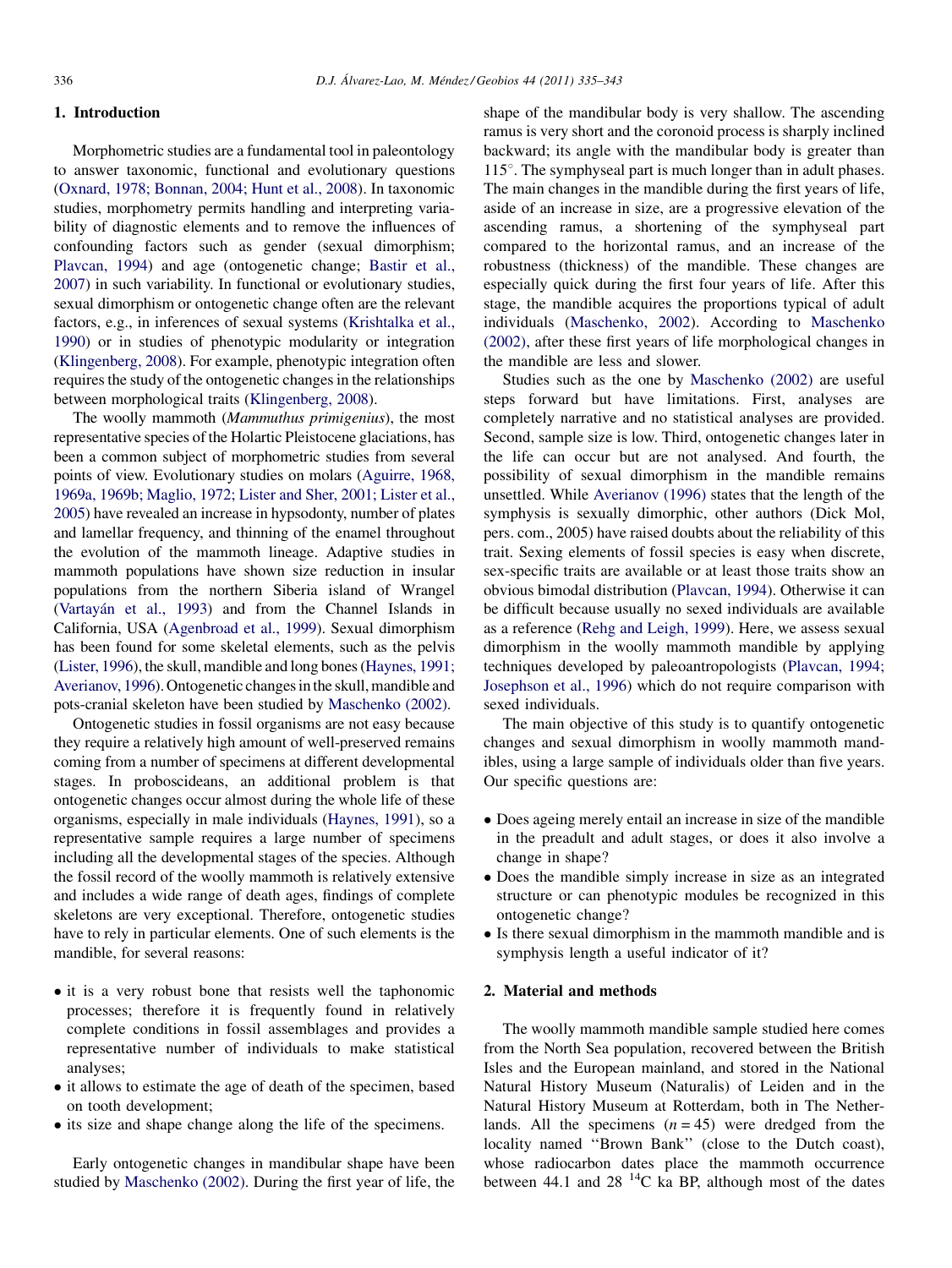range between 39 and 33<sup>14</sup>C ka BP [\(Glimmerveen et al., 2004\)](#page-8-0). Therefore, we consider this sample as geographically and chronologically homogeneous for our purposes.

We selected elements which allowed the measurement of a large number of morphometric variables. Our final sample consisted of 45 specimens and 11 variables (Fig. 1), although only 32 specimens provided data for GL (Greatest Length). The raw dataset is included in [Appendix A.](#page-8-0) Variables studied follow [Maschenko \(2002\)](#page-8-0) and [Agenbroad \(1994\).](#page-8-0) We also included the width of the horizontal ramus (Whr), which apparently increases along the life of the specimens. We excluded very incomplete elements from the sample, as well as those variables that only can be measured in almost complete specimens (for instance, the greatest width or the greatest height).

The age of death of each specimen was estimated on the basis of molar development and wearing by analogy with living African elephants (Loxodonta africana), following the method of [Laws \(1966\)](#page-8-0) modified by [Jachmann \(1988\)](#page-8-0) and Craig (in [Haynes, 1991\)](#page-8-0). The age is provided in AEY (African Elephant Years) because we cannot assume with accuracy, up to date, that the life span of a woolly mammoth was exactly the same than the one of extant African elephants. The age of death of the sampled specimens ranges between 8 and 56 AEY  $(m \pm SD = 35.3 \pm 13.9;$  [Figs. 2 and 3](#page-3-0)).

#### 2.1. Ontogenetic changes

Correlation between morphometric variables was studied in three ways. Firstly, Pearson correlation was used to calculate the correlation matrix among the morphometric traits. No Bonferroni correction was applied to the resulting matrix [\(Gotelli and](#page-8-0) [Ellison, 2004\)](#page-8-0). Secondly, we removed the effect of age on the correlation among the morphometric traits by means of a GLM (General Linear Model) in which the 11 morphometric traits were the dependent variables and the estimated age was the independent variable. This analysis tests for a general effect of estimated age on the morphometric traits and provides a partial correlation matrix among the morphometric traits, in which the effect of estimated age has been removed. Thirdly, a Principal Component Analysis (PCA) was performed. Significance of the loadings of the original variables on each extracted factor was assessed by means of the broken-stick criterion ([Peres-Neto](#page-8-0) [et al., 2003](#page-8-0)). PCA excluding  $(n = 45)$  or including  $(n = 32)$  GL yielded similar results, so only those with GL are presented.

The relation between morphometric variables and age was studied in two ways. First, each morphometric variable was related to the estimated age using type II regression, after  $log_{10}$ transformation of both morphometric variables and age, as recommended for morphometric and scaling studies [\(LaBar](#page-8-0)[bera, 1989\)](#page-8-0). Type II regression is suitable when both independent and dependent variables are measured with error ([Gotelli and Ellison, 2004](#page-8-0)). Differences among morphometric variables in their increase with age were studied by testing differences in the slope of their relationship with the estimated age, by means of a t-test following [Zar \(1999\).](#page-8-0) Second, the sample score on each factor in the PCA was correlated with the estimated age using Pearson correlation.



Fig. 1. Metrical variables measured in woolly mammoth mandibles. GL, Greatest Length; GWhr, Greatest Width between the horizontal ramus; Hhr, Height of the horizontal ramus; Whr, Width of the horizontal ramus; Lamp, Length between the anterior edge of mental process and the anterior edges of alveoli; Lic, Length of the interalveolar crest; Hs, Height of the symphysis; Ls, Length of the symphysis; Ws, Width of the symphysis; Daa, Distance between the horizontal branches at the level of anterior edge of alveoli; Dpa, Distance between the horizontal branches at the level of posterior edge of alveoli.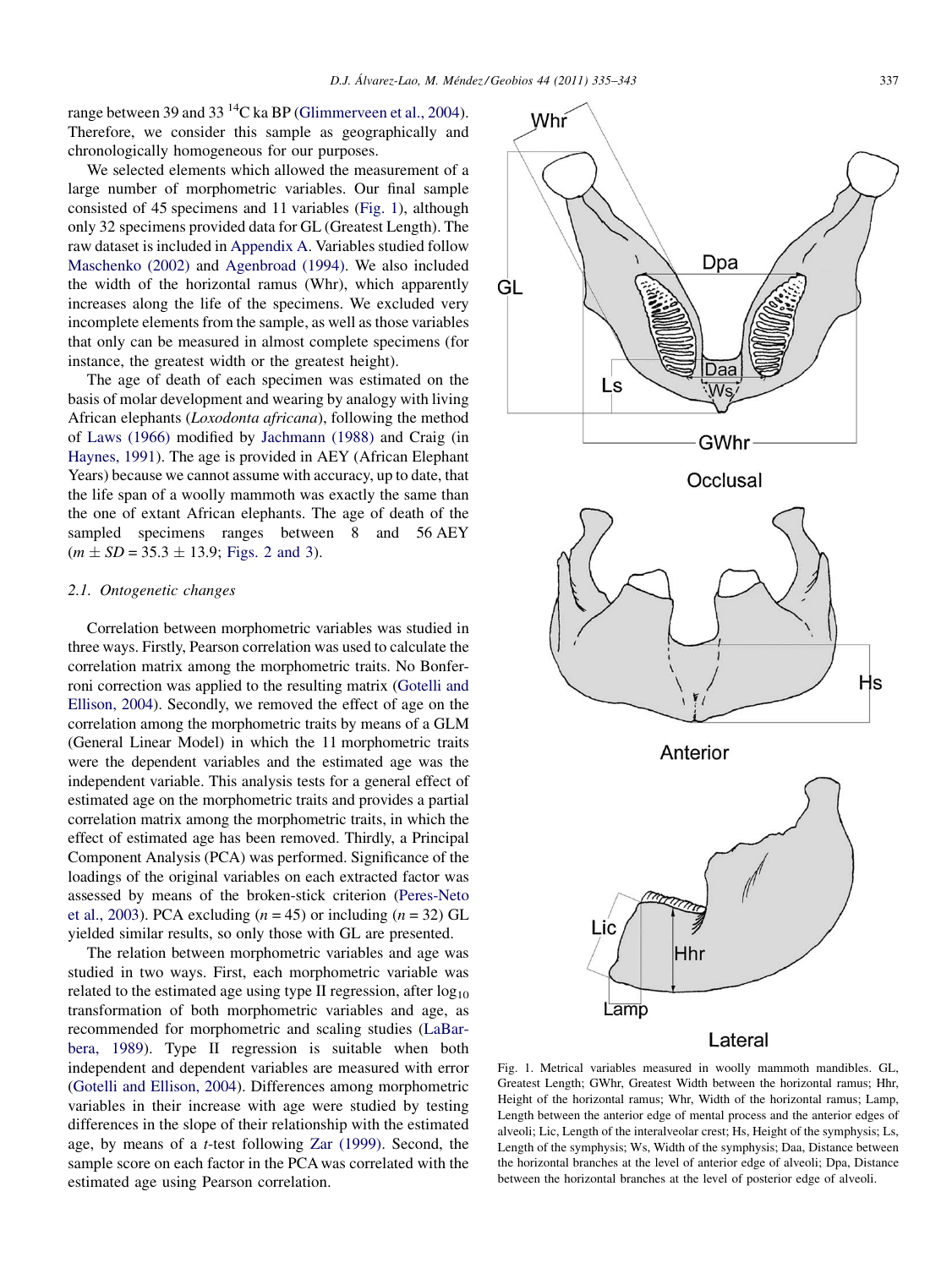<span id="page-3-0"></span>

Fig. 2. Five examples of different ontogenetic growth stages in Mammuthus primigenius mandibles (all them coming from the North Sea). A, F, K, 8 AEY; B, G, L, 13 AEY; C, H, M, 26-28 AEY; D, I, N, 32-34 AEY; E, J, O, 49-53 AEY. A–E: occlusal views; F–J, anterior views; K–O, lateral views.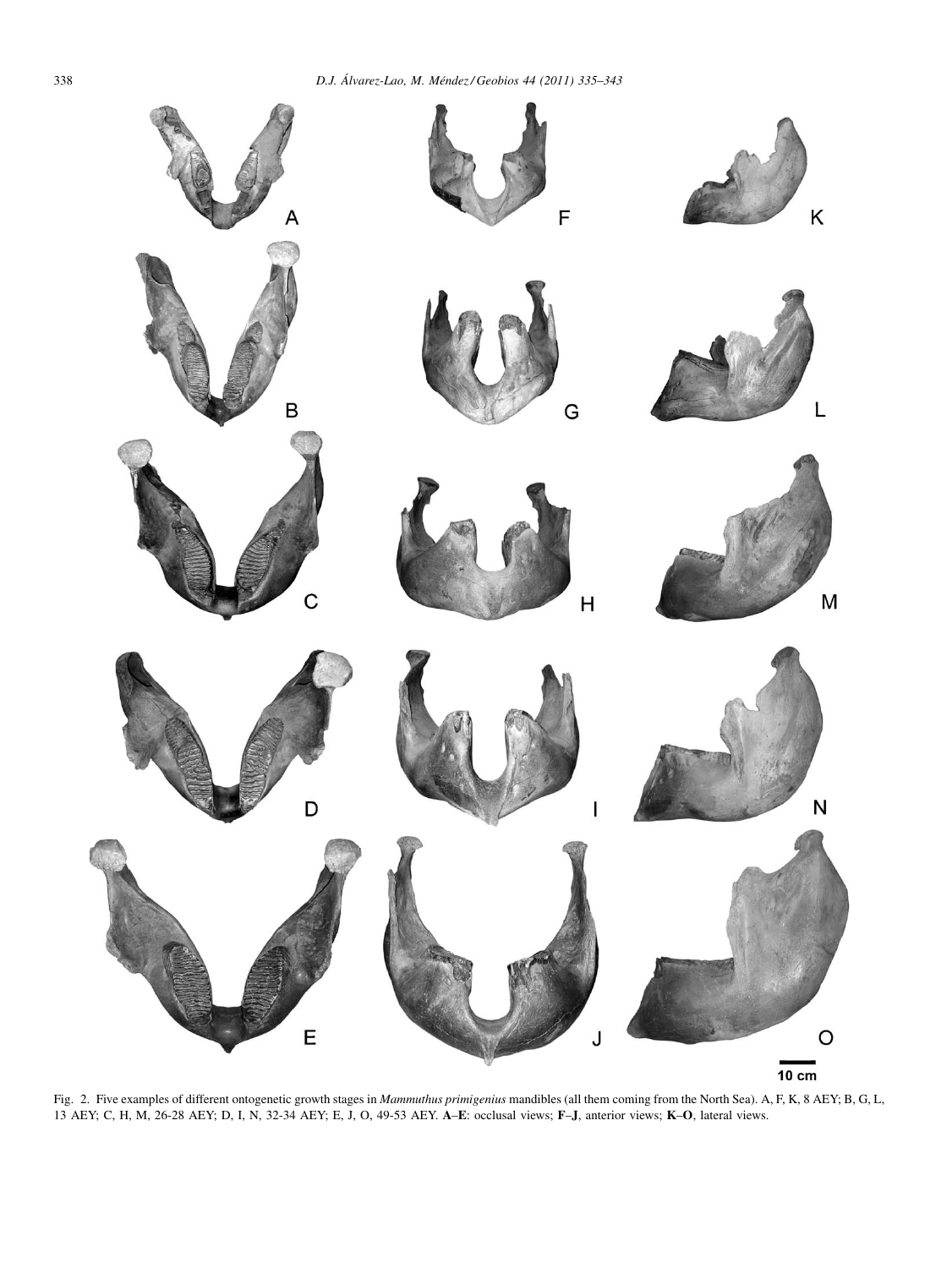<span id="page-4-0"></span>

Fig. 3. Frequency histogram of the ages (in African Elephant Years, AEY) represented in the woolly mammoth mandibles studied in this work.

#### 2.2. Sexual dimorphism

We assessed bimodality in the 11 morphometric traits by using the formula

$$
b = \frac{M_3^2 + 1}{M_4 + \frac{3(n-1)^2}{(n-2)(n-3)}}
$$

where  $M_3$  is skewness,  $M_4$  is kurtosis and n is sample size ([Der](#page-8-0) [and Everitt, 2002](#page-8-0)). Values of b greater than 0.55 indicates significant bimodality. No bimodality was detected (see Results). Sexing specimens of fossil species is easy when discrete, sex-specific traits are available or at least those traits show an obvious bimodal distribution ([Plavcan, 1994\)](#page-8-0). Otherwise it can be difficult because usually no sexed individuals are available as a reference [\(Rehg and Leigh, 1999](#page-8-0)). We did not make any a priori sex scoring and instead tested whether any of the measured traits showed indication of sexual dimorphism using three different methods: the ''mean technique'' [\(Plavcan,](#page-8-0) [1994](#page-8-0)), the ''method of moments (MoM) technique'' ([Josephson](#page-8-0) [et al., 1996](#page-8-0)), and ''mixture analysis'' [\(Dong, 1997\)](#page-8-0). All these methods are common among primatologists and assess the degree of sexual dimorphism in traits for which no bimodal distribution is evident, i.e., when the distribution of the trait values for male and female individuals greatly overlap, producing a unimodal distribution in the pooled sample. The two first methods perform optimally when the sex ratio in the sample is balanced but are relatively robust to biases in sex ratio and intraspecific sex variability ([Plavcan, 1994; Josephson et al.,](#page-8-0) [1996; Rehg and Leigh, 1999\)](#page-8-0). They overestimate dimorphism when actual dimorphism is less than 1.5 [\(Rehg and Leigh,](#page-8-0) [1999](#page-8-0)). Mixture analysis does not perform as well as the mean technique when dimorphism is minimal and the sex ratio is balanced ([Plavcan, 1994](#page-8-0)).

The mean technique estimates sexual dimorphism by dividing the pooled sample into two halves, above and below the sample mean, and calculating a new mean value for each half ([Plavcan, 1994](#page-8-0)). Sexual dimorphism is then estimated as M/F, where M and F are the mean values of the trait for the subsamples above and below the pooled sample mean, respectively ([Plavcan, 1994](#page-8-0)). The MoM technique also starts with a pooled sample of mean  $\mu$ . The mean value for males is estimated as  $\mu + \delta$ , where  $\delta$  is the difference between the pooled sample mean and the male subsample mean value of the trait ([Josephson et al., 1996](#page-8-0)).  $\delta$  is estimated from the moments of the pooled sample using the formula:

$$
\delta = \left(-m_1^4 + \frac{3}{2}m_2^2 - \frac{1}{2}m_4\right)^{1/4}
$$

where  $m_i$  is the  $i^{\text{th}}$  moment about the origin ([Josephson et al.,](#page-8-0) [1996](#page-8-0)). The estimate of sexual dimorphism is  $e^{2\delta}$ . In the MoM technique, negative values of  $\delta$  are set to zero [\(Josephson et al.,](#page-8-0) [1996](#page-8-0)). Mixture analysis assesses the maximum separation of male and female values which could be contained within a pooled distribution. The best model, i.e. a single or two overlapped distributions, can be chosen by selecting the model with the lowest Akaike Information Criterion (AIC) value. Differences in AIC values around two or lower indicate similar performance of models; differences in AIC values of 4–7 indicate different performance of models.

Statistical analyses were performed with SPSS 15.0, excepting mixture analysis, which was carried out with the freeware PAST 1.93 [\(Hammer et al., 2001](#page-8-0)), and the GLM, which was carried out with Statistica 9.1 (StatSoft, Inc., Tulsa, OK, USA).

## 3. Results

#### 3.1. Correlations between morphometric traits

All morphometric traits shown significantly positive relations with each other, excepting for Lamp (Length between the anterior edge of mental process and the anterior edges of alveoli) and Daa (Distance between the horizontal branches at the level of anterior edge of alveoli), which had no significant correlation between them or with most of the remaining traits, and the correlation between Lic (Length of the interalveolar crest) and Ws (Width of the symphysis) ([Table 1\)](#page-5-0). Nevertheless, correlation coefficients were not strong in general (only 5 from 41 statistically significant correlations  $r > 0.71$ ).

The GLM analysis revealed a significant effect of estimated age on the morphometric traits (Wilks lambda<sub>10, 34</sub> = 0.522,  $P = 0.006$ . After removing the influence of estimated age, the structure of correlations among morphometric traits did not qualitatively change ([Table 1\)](#page-5-0). In general, partial correlation coefficients were slightly lower than the univariate (uncorrected) correlation coefficients, excepting in the case of Lamp,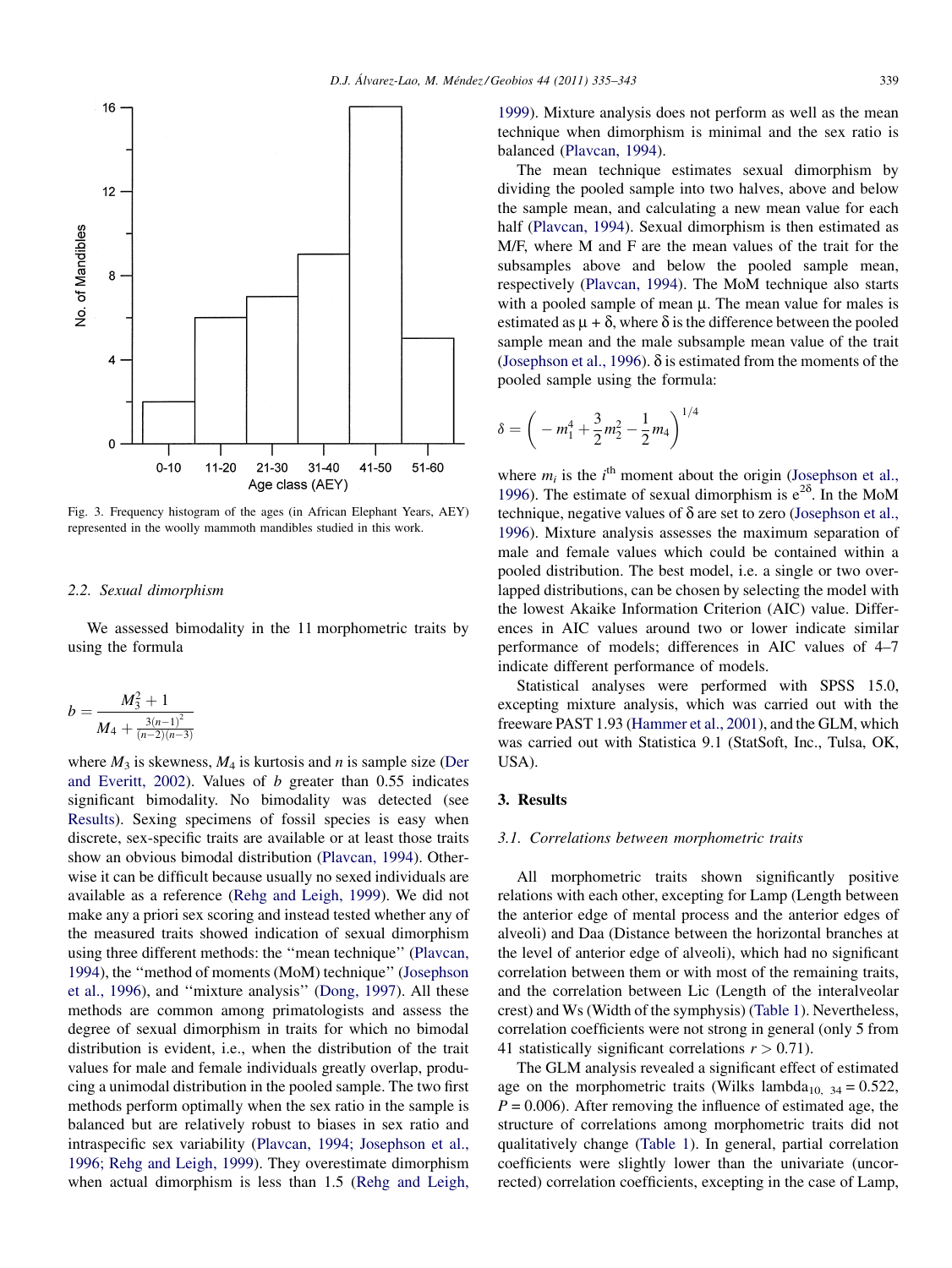<span id="page-5-0"></span>Table 1

Correlation matrix among the 11 morphometric traits measured on mammoth mandibles. Pearson correlation coefficients and significance of the correlation are shown above the diagonal. Partial correlation coefficients after removing correlation with age are shown below the diagonal; values smaller than their corresponding values in the upper matrix are indicated in bold.

|      | GWhr     | Hhr        | Whr               | Lamp                     | Lic                      | H <sub>S</sub> | Ls         | Ws         | Daa                      | Dpa        | GL                |
|------|----------|------------|-------------------|--------------------------|--------------------------|----------------|------------|------------|--------------------------|------------|-------------------|
| GWhr | -        | $0.740***$ | $0.666***$        | $-0.069$                 | $0.469***$               | $0.642***$     | 0.444      | $0.470***$ | 0.214                    | $0.512***$ | $0.660***$        |
| Hhr  | 0.668    | $-$        | $0.787***$        | 0.189                    | $0.637***$               | $0.851***$     | $0.583***$ | $0.337*$   | $0.358*$                 | $0.684***$ | $0.657***$        |
| Whr  | 0.544    | 0.722      | $\qquad \qquad -$ | 0.010                    | $0.470***$               | $0.867***$     | $0.520***$ | $0.306*$   | $0.362*$                 | $0.612***$ | $0.512**$         |
| Lamp | 0.012    | 0.299      | 0.128             | $\overline{\phantom{0}}$ | $0.323*$                 | 0.162          | 0.281      | 0.011      | 0.025                    | $-0.033$   | 0.040             |
| Lic  | 0.397    | 0.595      | 0.393             | 0.390                    | $\overline{\phantom{0}}$ | $0.545***$     | $0.712***$ | 0.122      | 0.056                    | $0.312*$   | $0.413*$          |
| Hs   | 0.538    | 0.811      | 0.826             | 0.275                    | 0.488                    | $-$            | $0.547***$ | $0.321*$   | $0.336*$                 | $0.639***$ | $0.566***$        |
| Ls   | 0.363    | 0.530      | 0.452             | 0.348                    | 0.686                    | 0.486          | -          | 0.137      | 0.140                    | $0.364*$   | $0.449**$         |
| Ws   | 0.386    | 0.233      | 0.167             | 0.066                    | 0.039                    | 0.209          | 0.053      | $ \,$      | $0.639***$               | $0.518***$ | $0.501***$        |
| Daa  | $-0.004$ | 0.194      | 0.141             | 0.113                    | $-0.084$                 | 0.157          | 0.010      | 0.589      | $\overline{\phantom{0}}$ | $0.603***$ | $0.427*$          |
| Dpa  | 0.365    | 0.597      | 0.467             | 0.054                    | 0.209                    | 0.533          | 0.267      | 0.442      | 0.493                    |            | $0.654***$        |
| GL   | 0.620    | 0.616      | 0.436             | 0.084                    | 0.359                    | 0.505          | 0.409      | 0.429      | 0.321                    | 0.610      | $\qquad \qquad -$ |

\*\*\*:  $P < 0.001$ ; \*\*:  $P < 0.01$ ; \*:  $P < 0.05$ 

 $N = 45$  individuals, except for correlations with GL ( $N = 32$ )

in which the partial correlation coefficients slightly increased with respect to the univariate correlation coefficients (Table 1).

The PCA analysis extracted three main factors with eigenvalues of 5.64, 1.34 and 1.22, respectively. These factors explain 51.3, 12.2 and 11.1% of the variance in the data, respectively. The positive side of the first factor was related to increasing values of GL, GWhr (Greatest Width between the horizontal ramus), Hhr (Height of the horizontal ramus), Whr (Width of the horizontal ramus) and Hs (Height of the symphysis), suggesting a strong correlation between this factor and general size of the mandible (Table 2). The positive side of the second factor was related to high values of Daa, and the positive side of the third factor was related to high values of Lamp, i.e., prominence of the mental process.

## 3.2. Ontogenetic changes

All morphometric traits show mild  $(0.3 < R^2 < 0.7)$  statistically significant positive correlations with the estimated age, excepting GL and Lamp (Table 3; [Fig. 4\)](#page-6-0). The slope of the relationship with the estimated age ranges from 0.286 in GWhr to 0.461 in Dpa (Distance between the horizontal branches at the

Table 2

Loading of the original morphometric traits on each of the three first principal components extracted by PCA analysis. Values in bold indicate significant loadings according to the broken-stick criterion ([Peres-Neto et al., 2003](#page-8-0)).

| Variable       | Factor 1 | Factor 2 | Factor 3 |
|----------------|----------|----------|----------|
| GWrh           | 0.877    | $-0.094$ | $-0.184$ |
| Hhr            | 0.910    | $-0.227$ | 0.041    |
| Whr            | 0.805    | $-0.183$ | $-0.341$ |
| Lamp           | $-0.048$ | $-0.158$ | 0.877    |
| Lic            | 0.635    | $-0.493$ | 0.208    |
| H <sub>S</sub> | 0.834    | $-0.108$ | $-0.240$ |
| Ls             | 0.636    | $-0.377$ | 0.279    |
| Ws             | 0.601    | 0.523    | 0.282    |
| Daa            | 0.572    | 0.614    | 0.169    |
| Dpa            | 0.765    | 0.403    | $-0.041$ |
| GL             | 0.787    | 0.124    | 0.123    |

level of posterior edge of alveoli). However, no significant differences were found between slopes (all  $P > 0.05$ ). Estimated agewas significantly positively related to the sample scores on the first axis of the PCA ( $\mathbb{R}^2 = 0.603$ ,  $P < 0.001$ ; [Fig. 5](#page-6-0)), but not to the sample score on the second and third axes ( $R^2 = 0.258$ ,  $P = 0.155$ ) and  $R^2 = -0.100$ ,  $P = 0.585$ , respectively).

## 3.3. Sexual dimorphism

No bimodality was found in any of the morphometric traits [\(Table 4](#page-6-0)). The mean technique indicated a sexual dimorphism ranging from 1.196 in GL to 1.618 in Lamp; the upper and lower halves of the pooled sample differed in age for seven of the 11 morphometric traits studied ([Table 4](#page-6-0)).

The MoM technique showed sexual dimorphism in all but four variables: GWrh, Lamp, Ws and GL [\(Table 4](#page-6-0)). Estimates of sexual dimorphism using MoM were lower than those estimated using the mean technique and ranged from 1.036 in Lic to 1.168 in Dpa.

Table 3

Relationship between the 11 morphometric traits measured on mammoth mandibles and estimated age  $(log_{10}$ -transformed data for analysis). The coefficient of determination  $(R^2)$ , the F-value and significance  $(P)$  of the regression, and the value of the type II regression slope are shown. Variables are arranged by increasing slope.

| Variable  | $R^2$ | $F_{1,50}$ | P     | Type II slope |  |  |
|-----------|-------|------------|-------|---------------|--|--|
| log GL    | 0.298 | 0.089      | 0.098 | 0.000         |  |  |
| log Lamp  | 0.209 | 0.044      | 0.169 | 0.000         |  |  |
| log GWhr  | 0.511 | 0.261      | 0.000 | 0.286         |  |  |
| log Whr   | 0.631 | 0.399      | 0.000 | 0.288         |  |  |
| $log$ Ws  | 0.326 | 0.106      | 0.029 | 0.304         |  |  |
| log Lic   | 0.303 | 0.092      | 0.043 | 0.307         |  |  |
| log Hhr   | 0.511 | 0.261      | 0.000 | 0.339         |  |  |
| $log\;Ls$ | 0.315 | 0.099      | 0.035 | 0.378         |  |  |
| log Daa   | 0.487 | 0.237      | 0.001 | 0.394         |  |  |
| log Hs    | 0.552 | 0.304      | 0.000 | 0.406         |  |  |
| log Dpa   | 0.557 | 0.310      | 0.000 | 0.461         |  |  |
|           |       |            |       |               |  |  |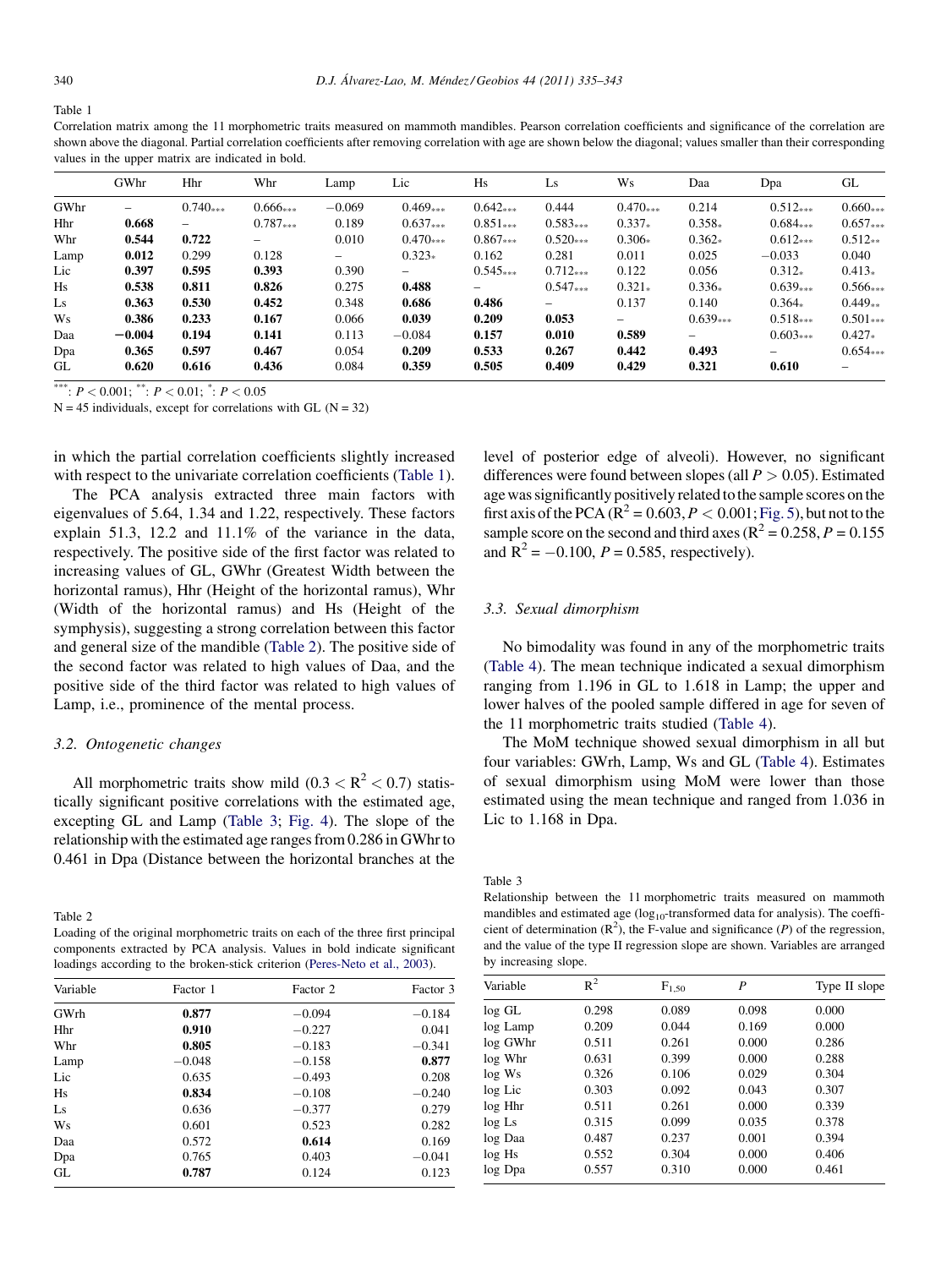<span id="page-6-0"></span>

Fig. 4. Relationship between estimated age and the 11 morphometric variables measured on woolly mammoth mandibles (data  $log_{10}$ -transformed). Non sign-ificant relationships are indicated by dashed lines (see [Table 3\)](#page-5-0).  $N = 45$ individuals, excepting for GL  $(N = 32)$ .

In general, mixture analysis indicated a low sexual dimorphism. Models considering a single normal distribution had clearly lower AIC values than models considering two overlapped distributions for Hhr, Whr, Lic, Hs, Daa and GL (Table 4). For GWrh, Lamp, Ls (Length of the symphysis) and Dpa, both models performed equally well. A model with two overlapped distributions performed better than a single normal distribution for Ws (Table 4). However, a look to the predicted mean values for these two distributions indicated rather similar mean values and a large difference in variance  $(m \pm SD = 69.98 \pm 4.13 \text{ and } 74.81 \pm 15.09,$  respectively).

## 4. Discussion

## 4.1. Ontogenetic changes

Almost all morphometric traits increased in size with increasing individual age. This is in agreement with the fact that



Fig. 5. Biplot of the two first principal components extracted by PCA, showing the mandibles coded by age (AEY).

in the woolly mammoths, like in the modern elephants, growth occurs along almost all the life of the individuals. This trend is especially evident in long bones, whose growth continues until advanced ontogenetic stages, when the epiphysis fuses ([Haynes, 1991; Lister, 1999\)](#page-8-0).

Individuals in early ontogenetic stages have a long symphysis, which decreases markedly in relative length and increases in height along the first five years of life [\(Maschenko,](#page-8-0) [2002](#page-8-0)). The anterior edge of the mental process (interalveolar crest) becomes more upright during these first stages ([Maschenko, 2002](#page-8-0)). In adult stages, one of the traits more related with the age was Hs. Thus the relative height and

Table 4

Values of bimodality  $(b)$  and sexual dimorphism estimated for the 11 morphometric variables measured on woolly mammoth mandibles. For the Mean technique, values in bold indicate that the upper and lower halves of the pooled distribution significantly differed in age (Mann-Whitney U-test). For the mixture analysis, the AIC-values under a single  $(AIC<sub>1</sub>)$  and two overlapped distributions  $(AIC<sub>2</sub>)$  are given.

|                |      | Sexual dimorphism |               |         |         |  |  |  |
|----------------|------|-------------------|---------------|---------|---------|--|--|--|
| Variable       | h    | Mean technique    | MoM technique | $AIC_1$ | $AIC_2$ |  |  |  |
| GWhr           | 0.34 | 1.257             | 1.000         | 514.7   | 513.6   |  |  |  |
| Hhr            | 0.37 | 1.345             | 1.115         | 432.3   | 437.4   |  |  |  |
| Whr            | 0.39 | 1.280             | 1.104         | 408.2   | 412.5   |  |  |  |
| Lamp           | 0.35 | 1.1618            | 1.            | 430.2   | 432.4   |  |  |  |
| Lic            | 0.33 | 1.285             | 1.036         | 438.6   | 443.4   |  |  |  |
| H <sub>S</sub> | 0.39 | 1.395             | 1.136         | 385.0   | 389.3   |  |  |  |
| Ls             | 0.44 | 1.371             | 1.078         | 420.2   | 419.9   |  |  |  |
| Ws             | 0.22 | 1.248             | 1.            | 350.6   | 346.8   |  |  |  |
| Daa            | 0.38 | 1.387             | 1.111         | 410.6   | 415.5   |  |  |  |
| Dpa            | 0.39 | 1.467             | 1.168         | 485.0   | 486.8   |  |  |  |
| GL             | 0.41 | 1.196             | 1.            | 351.7   | 356.6   |  |  |  |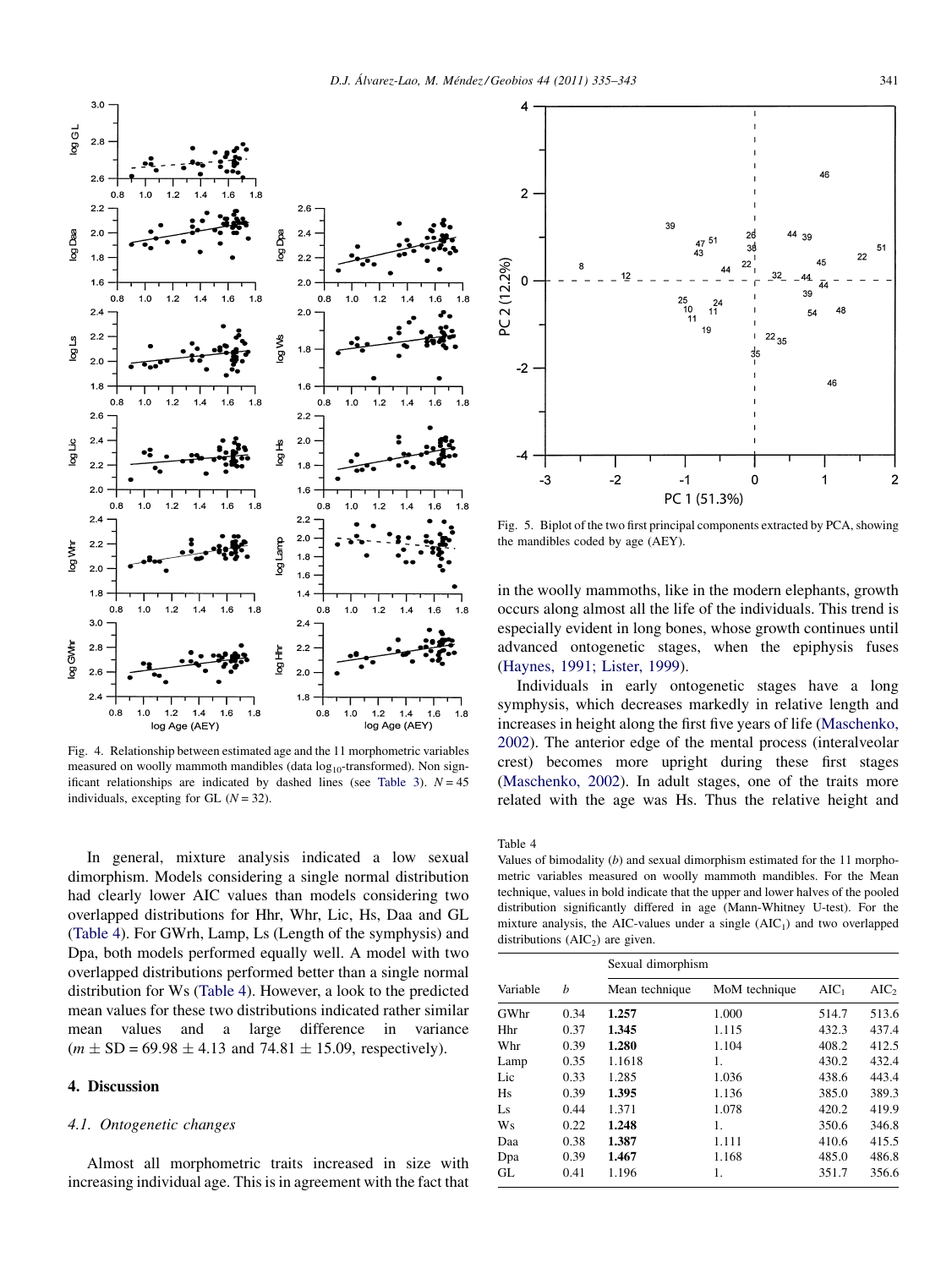robustness of the symphysis also increased progressively during the adult life. Another trait highly related with age was Whr. The increase of this trait with age was expected, since it is directly related with molar replacement. The horizontal ramus became progressively wider in order to accommodate each new molar which, in every case, is broader than the previous one. In the mental process, an irregular development during the adult stages was observed. In some individuals it became shorter with the interalveolar crest almost in vertical position, whereas others developed a long and narrow symphysial process. Intermediate cases were also observed. This variability in the development of the mental process explains that the variables Lamp and Lic did not show a regular growth pattern along the individual age.

The greatest length of the mandible (GL) is considered a key variable because it influences the changes in relative width and height of the jaw, both of which increase markedly during the first years of life in woolly mammoths [\(Maschenko, 2002](#page-8-0)). GL was not related to age [\(Table 2](#page-5-0); [Fig. 3\)](#page-4-0). Therefore, the continuous growth of mandible width and height shown here implied that the increase in the relative mandible width and height with increasing age continues during the adult stages of life in woolly mammoth. This increase of the mandible relative height throughout the individual development was also observed for extant elephants [\(Eales, 1931](#page-8-0)). The skull of the extant elephants also shows a parallel increase in relative height or shortening along the ontogeny ([Gregory, 1903](#page-8-0)). Apparently, these trends occur at a lesser rate in adult ages than in the first stages of development, but it cannot be shown statistically here because we have not enough detailed data from the younger stages.

Increases in relative width and height of the skull and mandible occur also along the proboscideans phylogeny ([Eales,](#page-8-0) [1931; Maglio, 1973; Prothero and Schoch, 2002\)](#page-8-0). The long and low skull of primitive proboscideans (gomphotheres, mastodonts) became shortened and more vertical in mammoths, shifting the center of gravity and putting different stresses on the occipital condyle at the back of the skull, and the nuchal muscles that hold the head up. These transformations have been interpreted as a mechanical adaptation linked to very large tusk size ([Eales, 1931; Prothero and Schoch, 2002; Lister et al.,](#page-8-0) [2005\)](#page-8-0). A similar interpretation seems reasonable for the ontogenetic change in mandible relative width and height found here because the size of the tusks increases along the life of the individual ([Fisher and Beld, 2003\)](#page-8-0).

## 4.2. Sexual dimorphism

The most reliable element to assess the sexual dimorphism is the pelvis ([Lister, 1996](#page-8-0)), whose shape is very different in both sexes. Long bones provide also outstanding information because bimodality is often observed [\(Haynes, 1991\)](#page-8-0). [Averianov \(1996\)](#page-8-0) suggested that mandibles with presence of a long and narrow symphysial process, possibly belong to male individuals. Nevertheless, this feature is not in agreement with our results. Among the North Sea collection, there are very robust specimens (males, almost without doubt) in which this feature is not present. Dick Mol (pers. com., 2005) considers that this feature is not diagnostic to estimate the sexual dimorphism and our quantitative results provide support for this opinion.

In fact, we found at best slight indications of sexual dimorphism in subadult and adult mammoth mandibles. Both the mean and the MoM techniques indicated a slight sexual dimorphism in the mandible. However, dimorphism was in general less than 1.5 and under these conditions both methods show a trend to overestimate dimorphism ([Rehg and Leigh,](#page-8-0) [1999\)](#page-8-0). In addition, an exploration of the mean technique revealed that differences in age can also be a confounding factor. This can be particularly relevant for species, such as the woolly mammoth, where growth continues during the adult stage. Mixture analyses did not suggest sexual dimorphism for most variables. The only apparently sexually dimorphic trait, Ws, has shown a divergence in variance, not so much in the average value. For extant elephants, sexual differences in the mandible are not very pronounced, apart from overall size and robustness [\(Todd, 2010\)](#page-8-0).

Assessment of sexual dimorphism in fossil species remains challenging [\(Plavcan, 1994; Rehg and Leigh, 1999](#page-8-0)). In the woolly mammoth, a few complete skeletons of known sex are available but scattered in different research institutions from different countries. Although it would have been desirable to test our sample against the mandibles of such sexed skeletons, this was beyond our logistic possibilities. Publication of the relevant morphometric information of those sexed skeletons is necessary in order to make further progress in the study of sexual dimorphism in woolly mammoth.

We can conclude that in the adult stages of the woolly mammoth life, a progressive linear growth occurs in the mandible along the same morphometrical trends of that in the early stages of development. These changes can be related with the continuous growth of the tusks and with the molar replacement along the individual ontogeny. Sexual dimorphism in the mandible is at best slight and traits such as the symphysial process follow a quantitative, unimodal variation and are not diagnostic for sexing purposes. In addition, attempts to assess sexual dimorphism in this and other animals should be aware of the potential confounding factor introduced by age differences.

#### Acknowledgements

Our study was supported by the Universidad de Oviedo project CN-04-218, directed by G. Adan (Oviedo), J.L. Arsuaga (Madrid) and M. Arbizu (Oviedo). For information, discussion, access to the collections under their care and various further supports our thanks are due to D. Mol (Hoofddorp), N. García (Madrid), R.-D. Kahlke (Weimar), J. de Vos (Leiden), J.W.F. Reumer (Rotterdam), E. Martín and M. Freudenthal (both from Granada). We thank Antonio Gatti for language correction and Jérôme Munzinger for help with the abstract in French. Dr. P. David Polly and Dr. Gilles Escarguel provided very fruitful suggestions to improve a previous version of this work. Dr. P. David Polly is especially acknowledged for his statistical advice in the GLM analysis.